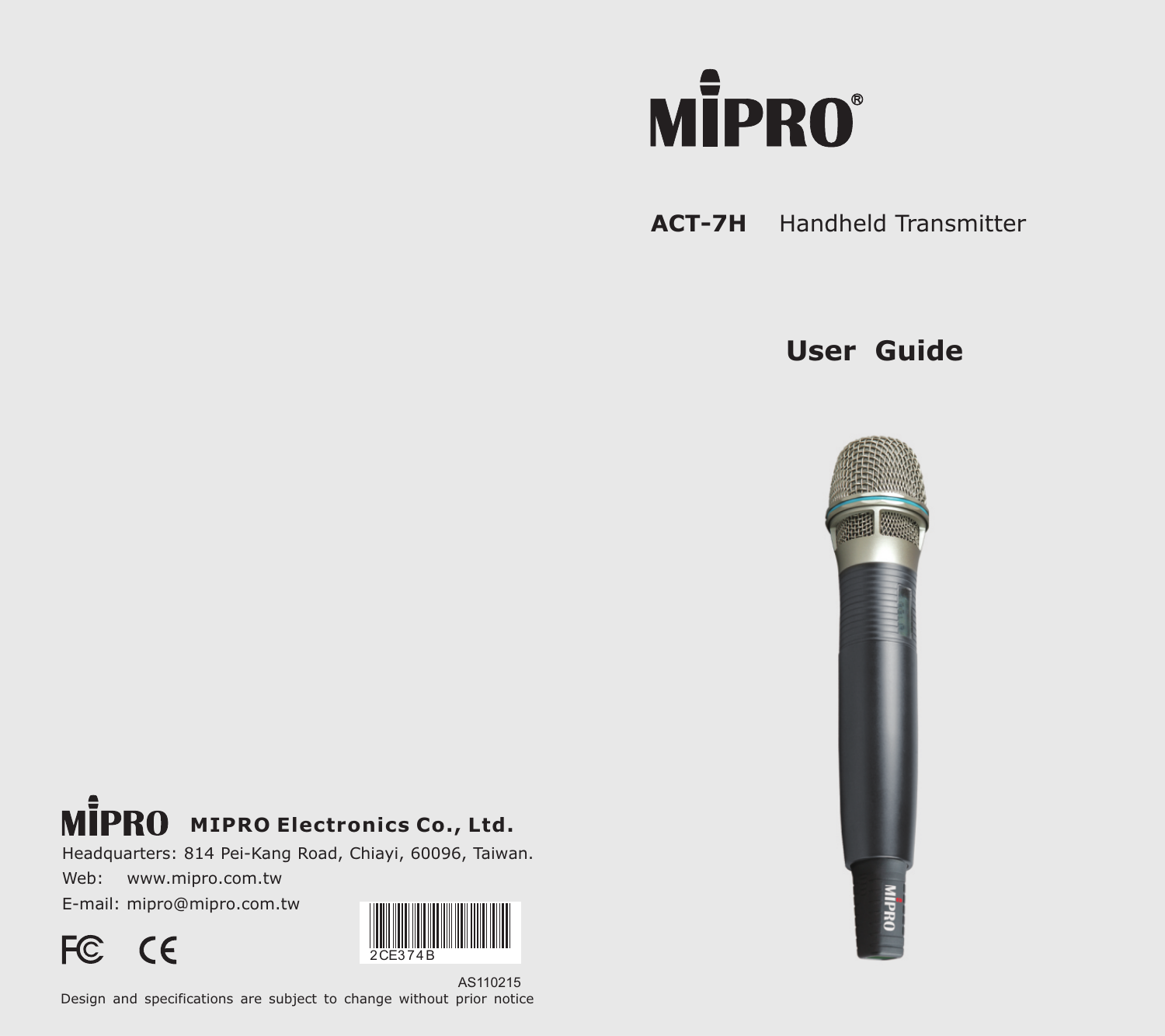#### **KEY FEATURES:**

- Rugged magnesium alloy construction.
- Patented rear housing design protects accidental power on/off and built-in antenna from breakage.
- Bright LCD display shows group, channel, battery status and error code.
- Ten different rear caps to visually identify a particular microphone channel on stage.
- World's first ACT function uploads the selected receiver frequency into the transmitter automatically and rapidly.
- Interchangeable condenser or dynamic microphone capsule. Upper grille allows quick removal for cleaning and replacement.
- Hyper-cardioiod directional condenser capsule exhibits high fidelity, dynamic range, fast transient responses, low feedback characteristics.
- High SPL inputs avoid distortion.
- High efficiency circuitry and sophisticated PCB design with extended battery hours.

#### Handheld Transmitter

#### **PART NAMES AND FUNCTIONS**



- **Top Grille:** Protects detachable microphone **1** capsule module and internal foam prevents breathing, wind and POP noises.
- **Upper Housing:** Houses transmitter PCB and **2** battery compartment.
- **CD Screen:** Displays group, channel, battery **L 3** status and error code.
- **Lower Housing:** Protects battery compartment **4** and holds batteries.
- **D** Power On-off Switch: Slide the power switch to the "ON" position for use or to the "OFF" position when not in use.
- **Color Coded Protection Cap:** Protects against **6** accidental power on/off. Available in different colors for channel differentiation.
- **D** ACT Infrared (IR) Port: Receives signals from receiver to synchronize frequencies.
- **Battery Compartment:** Accommodates two 1.5 **8** Volt (AA) batteries.

 $\overline{2}$ 

1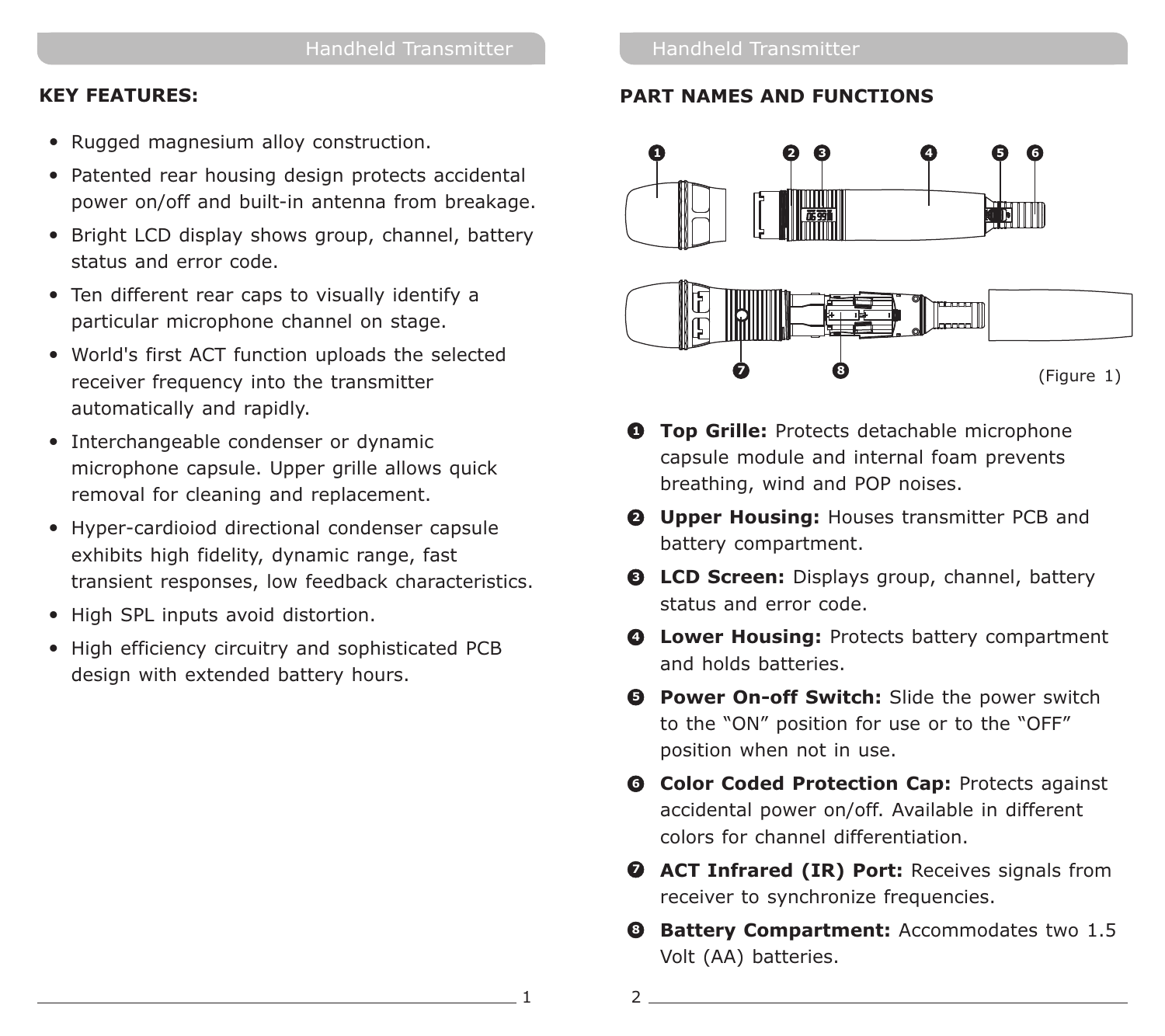#### **BATTERY INSTALLATION**



<sup>(</sup>Figure 2)

- 1. Unscrew lower housing **O** in counter-clockwise direction.
- 2. Insert two 1.5 Volt (AA) batteries into the battery compartment according to the correct polarity as shown in Figure 2. When batteries are installed correctly, the battery meter in the LCD screen will show the current battery strength.

#### **NOTE:**

When microphone is not in use make sure the microphone is switched off. If the microphone will not be used for some time, please remove the batteries from the battery compartment to avoid battery leakage which could result in damage to the microphone. If rechargeable batteries are used, remove and recharge when necessary. Always change both batteries at the same time.

#### **PROPRIETARY DESIGN TO AVOID ACCIDENTAL POWER ON/OFF**

The protective handheld cap prevents accidental power on/off and protects internal components.

#### **REMOVE HANDHELD TRANSMITTER CAP:**



Power OFF Transmitter. Unscrew Lower Housing.



Pull out the cap.

#### **INSTALL HANDHELD TRANSMITTER CAP (Covers On/Off Switch):**



Power ON Transmitter. Unscrew Lower Housing.



Pull out, reverse and push in cap.





Fasten lower housing back in place

**Caution:** We recommended the cap is fitted during operation.

3 4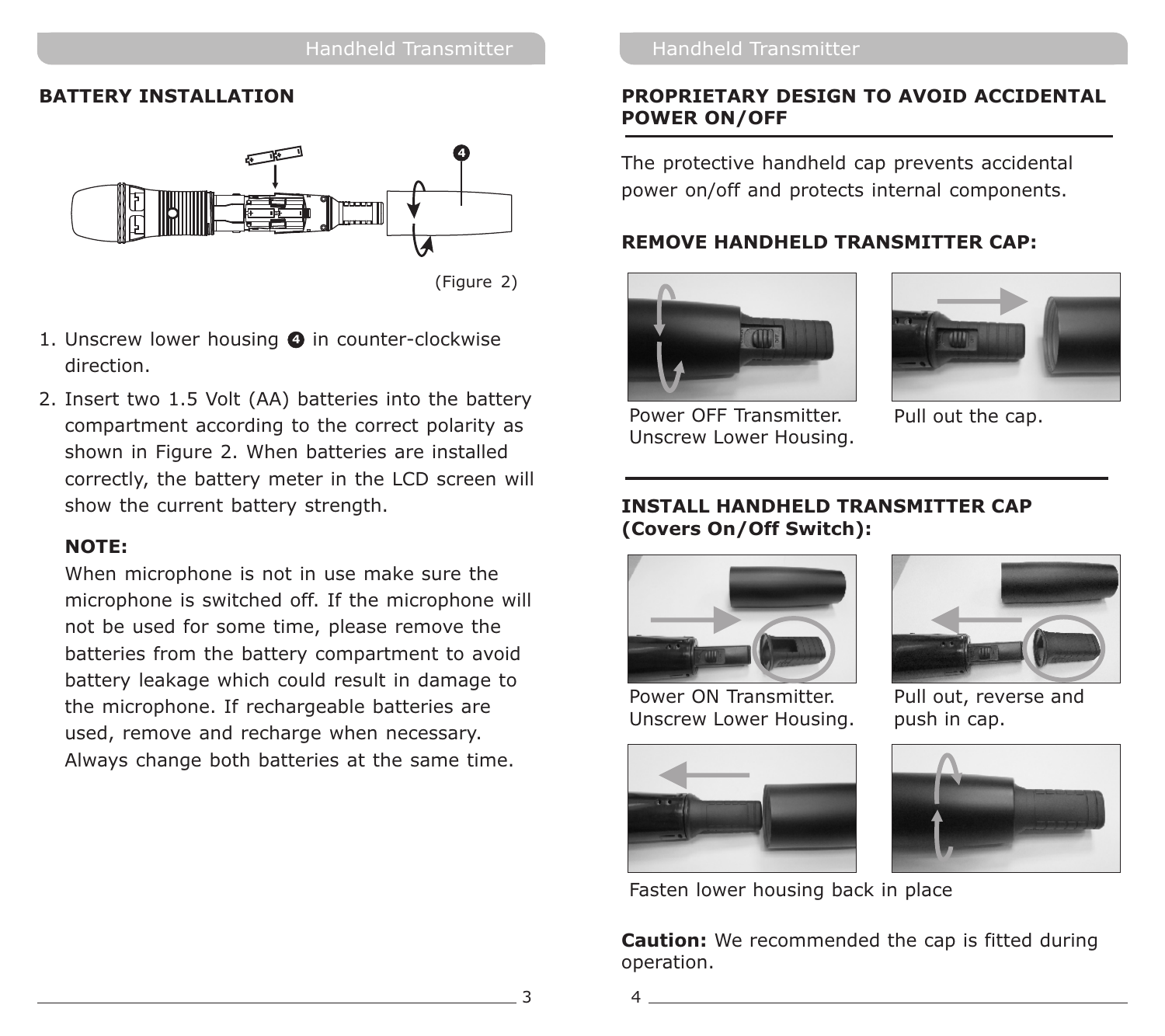### **LCD SCREEN**

|     | <b>GROUP CHANNEL BAT</b> |  |
|-----|--------------------------|--|
| FRR |                          |  |
|     |                          |  |

- ! **ERR Message:** When "ERR" appears in the display it indicates that an operational error has occurred. Please refer to the following codes to diagnose which error you are experiencing.
	- **ERR no01 EEPROM** is not being programmed or internal data error.
	- **ERR no02** For testing only.
	- **ERR no03** The frequency you want to program is above the switching bandwidth of the transmitter. Use a receiver with an appropriate frequency group. (At this time the microphone is still operating and the frequency remains unchanged. To clear the displayed "ERR" message, switch the handheld transmitter off and on again.)
	- **ERR no04** The frequency you want to program is below the switching bandwidth of the transmitter. Use a receiver with an appropriate frequency group. (At this time the microphone is still operating and the frequency remains unchanged. To clear the displayed "ERR" message, switch the handheld transmitter off and on again.)
- ! **"Group" & "Channel" :** When both the group and channel numbers are displayed, it means that you are using the pre-programmed frequency of the receiver.
- ! **"Channel" Only:** If "Channel" only is displayed, it means that you are using a frequency which is not pre-programmed.

### **BATTERY STATUS**



Indicates the power remaining in the transmitter battery. When the battery has less than 10% power remaining it must be replaced or recharged. If an under voltage condition continues, the LCD will show "Poff" and the system will shut down to prevent being overly discharged.

### **"Poff" - Power Off :**

When the power switch is turned off, the LCD will show "Poff" (for Power Off) first and then the system will shut down and no further messages will be displayed.

5 6